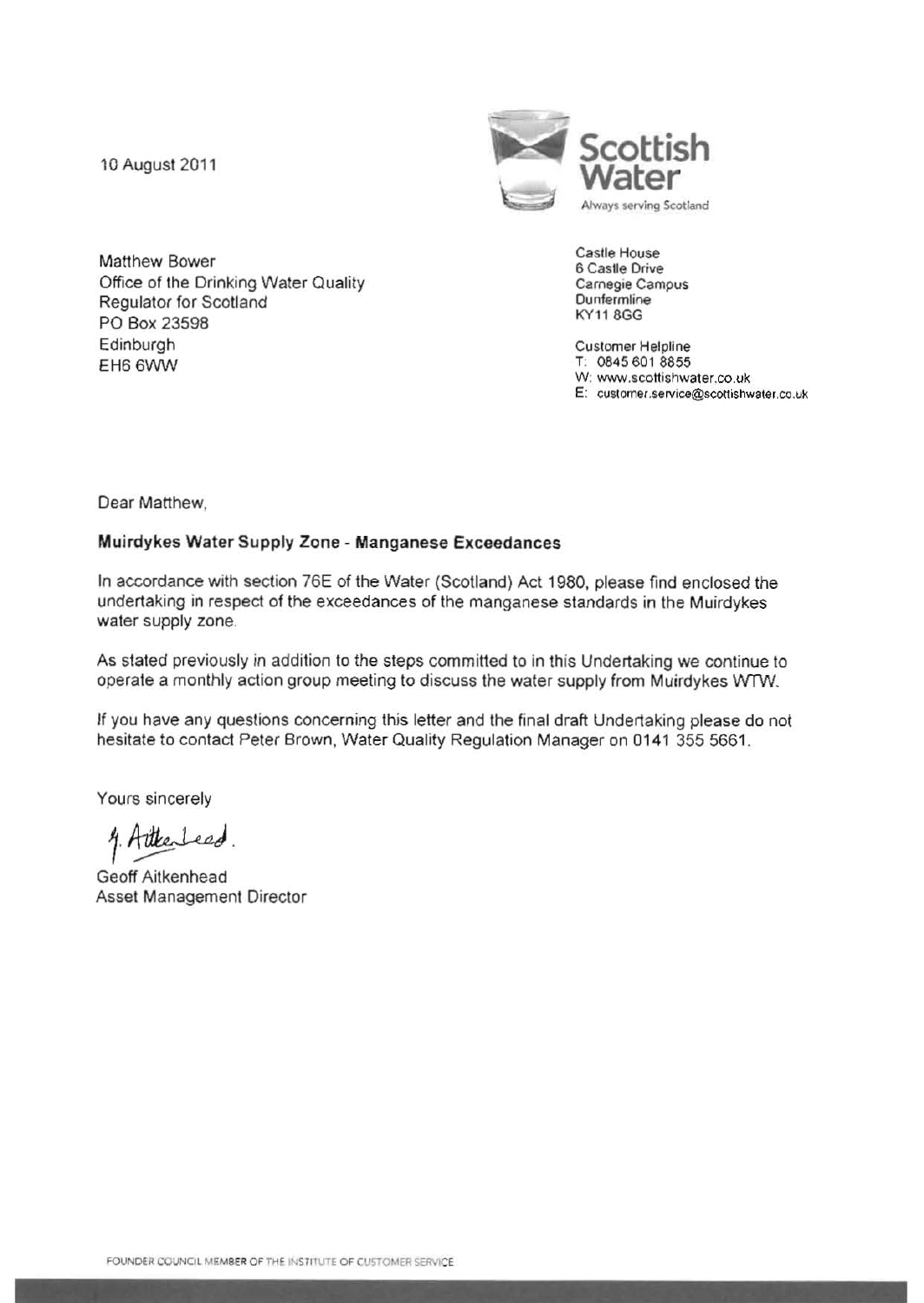## SCOTTISH WATER UNDERTAKING IN TERMS OF SECTION 7SE(4)(b) OF THE WATER (SCOTLAND) ACT 1980, AS AMENDED,

THIS UNDERTAKING is given by Scottish Water, established by section 20(1) 01 the Water Industry (Scotland) Act 2002, and having its Head Office at Castle House, 6 Castle Drive, Dunfermline, KY11 8GG.

Whereas:-

- (a) section 6 of the Water (Scotland) Act 1980 ("the 1980 Act") confers duties on Scottish Water to, inter alia, provide a supply of wholesome water to every part of its limits of supply where a supply of water is required for domestic purposes and can be provided at reasonable cost;
- (b) section 8 of the 1980 Act requires Scottish Water to supply a wholesome supply of water sufficient for the domestic purposes of all owners and occupiers of premises within its limits of supply who are entitled to a supply for those purposes;
- (c) regulation 4 of the Water Supply (Water Quality) (Scotland) Regulations 2001, (<sup>e</sup>the 2001 Regulations<sup>\*</sup>), inter alia, prescribes requirements which require to be met in order that water supplied by Scottish Water in pursuance of its duties under the 1980 Act shall be regarded as wholesome for the purposes of Part VIA of that Act:
- (d) regulation  $4(2)(c)$  of the 2001 Regulations prescribes that the maximum permissible value within consumers' taps for manganese is 50 ugMn/I (item 5) in Part II of Table B in schedule 1 to the 2001 Regulations, "the manganese parameter);
- (e) the Drinking Water Regulator for Scotland has advised Scottish Ministers that he believes that Scottish Water may be at risk of failing 10 comply with the requirements of regulation 4(1) of the 2001 Regulations and Par1 VIA of the 1980 Act in respect of the water it supplies to Muirdykes supply zone (supply zone reference 2005000263563) in so far as those requirements concern the manganese parameter; and
- (f) Scottish Water desires to give an undertaking to the Scottish Ministers in terms of Section 76E(4)(b) of the 1980 Act to take all such steps as it appears to the Scottish Ministers to be appropriate for the time being for Scottish Water to take for the purpose of securing or facilitating compliance with its duties under sections 6(1} and(2) and section 8 of lhe 1980 Act, and of regulation 4(1) of the 2001 Regulations, as regards the manganese parameter specified in paragraphs (d) and (e) above, respectively.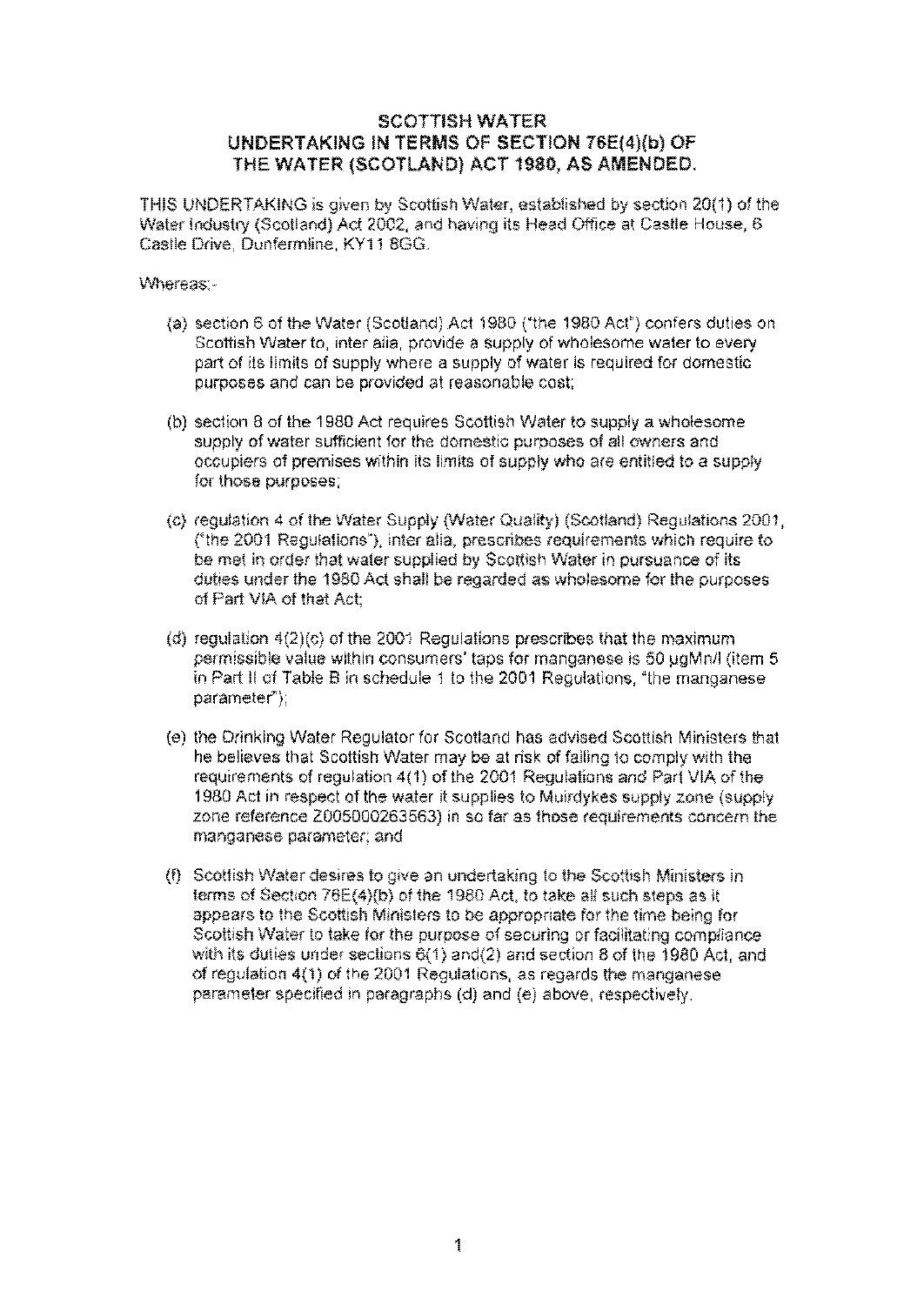#### NOW THEREFORE, SCOTTISH WATER HEREBY UNDERTAKES as follows

- 1. Subject to the following provisions of this undertaking, Scottish Water shall carry out, Of secure the carrying out of, the steps referred to in paragraph 3 of the schedule annexed and signed as relative hereto.
	- a. Scottish Water undertakes to secure that the steps referred to in the said paragraph 4 of the said schedule are complete on or before dates set by DWQR.
- 2. If, in relation to the zone specified in paragraph 1 of the said Schedule, Scottish Water considers that it is able to demonstrate compliance with the requirements of regulation 4(1) of the 2001 Regulations in so far as that applies to the manganese parameter, it shall notify the Scottish Ministers in writing; and, if satisfied that Scottish Water is in a position to comply with its obligations under the 2001 Regulations and 1980 Act in so far as the manganese parameter applies, and is likely to be in a position to continue to so comply, the Scottish Ministers shall treat this undertaking as ceasing to apply insofar as the zone is concerned, and shall notify Scottish Water accordingly.

SIGNED on behalf of Scottish Water by Geoff Aitkenhead, Asset Management Director

| Signature | A. Attentied   |
|-----------|----------------|
|           |                |
| Date      | 10 August 2011 |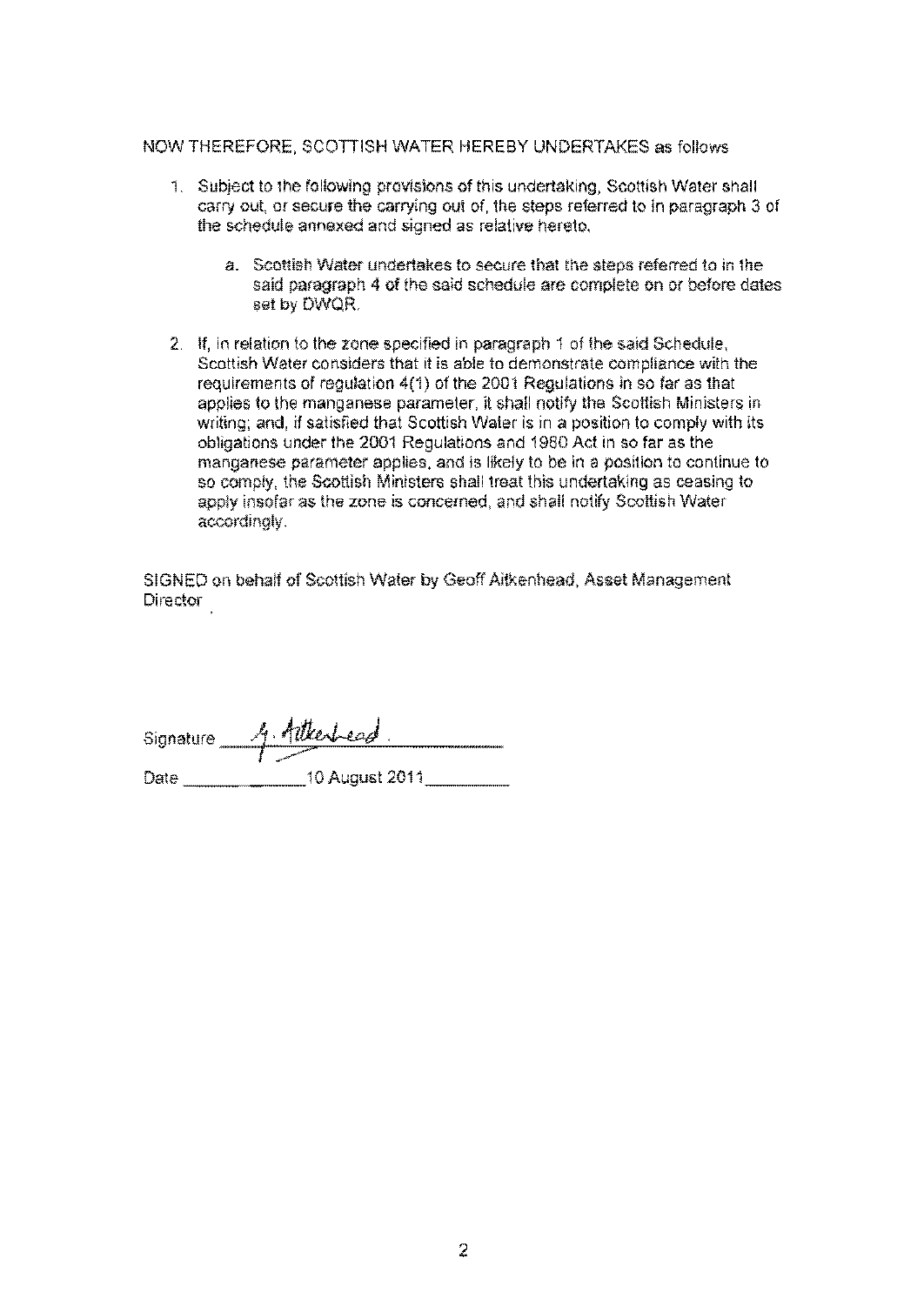# SCOTTISH WATER UNDERTAKING IN TERMS OF SECTION 76E(4)(b) OF THE WATER (SCOTLAND) ACT 1980, AS AMENDED Schedule of Information

#### Supply Zone Details

1. The undertaking is given in respect of Muirdykes supply zone (supply zone reference ZQ05000263563). Supply zone MUtrdykes supplies a population of 83,708. The zone is served by Muirdykes water treatment works [located at Bowfield Road, Howwood, Renfrewshire, reference T0050000087861.

#### Nature of Contravention

2. The water supply 10 Muirdykes supply zone is at risk of failing to meet 1he prescribed !evel as regards the manganese parameter {item 5 in Part II of Table B in schedule 1 to the 2001 Regulations) of 50 pg/l Mn/L

#### Steps to be taken

3. a} Optimisation of Mu;rdykes water treatment works and modification of equipment, where necessary, to manage reduced output from the works as rezoning takes place, as described in step g);

b) Development and implementation of an enhanced monitoring strategy for manganese in raw and final waier and at consumers' taps to supplement current regulatory monitoring for the duration of the Undertaking;

c) Review and optimise the raw water flows into Muirdykes water treatment works to minimise manganese concentrations entering the Muirdykes distribution supply;

d) Review service reservoir cleaning programme in accordance with the risk of supplying non compliant water and amend if necessary;

e) Investigate condition of trunk mains in the Muirdykes system, Where necessary identify remedial actions required to prevent water containing a high concentration of manganese entering the distribution supply from Muirdykes trunk mains;

f) Complete strategic study and select optimum solution for supplying the Muirdykes zone from lhe Glasgow water supply system,

g) Undertake work to cleanse the distribution system as identified in the DOMS 2 investigation of the supply zone and where passib!e rezone district metered areas from 81airlinnans water treatment works;

h) Complete planning and design works for the optimum strategic solution for the Muirdykes zone;

I) Implement optimum strategic solution for the Muirdykes zone.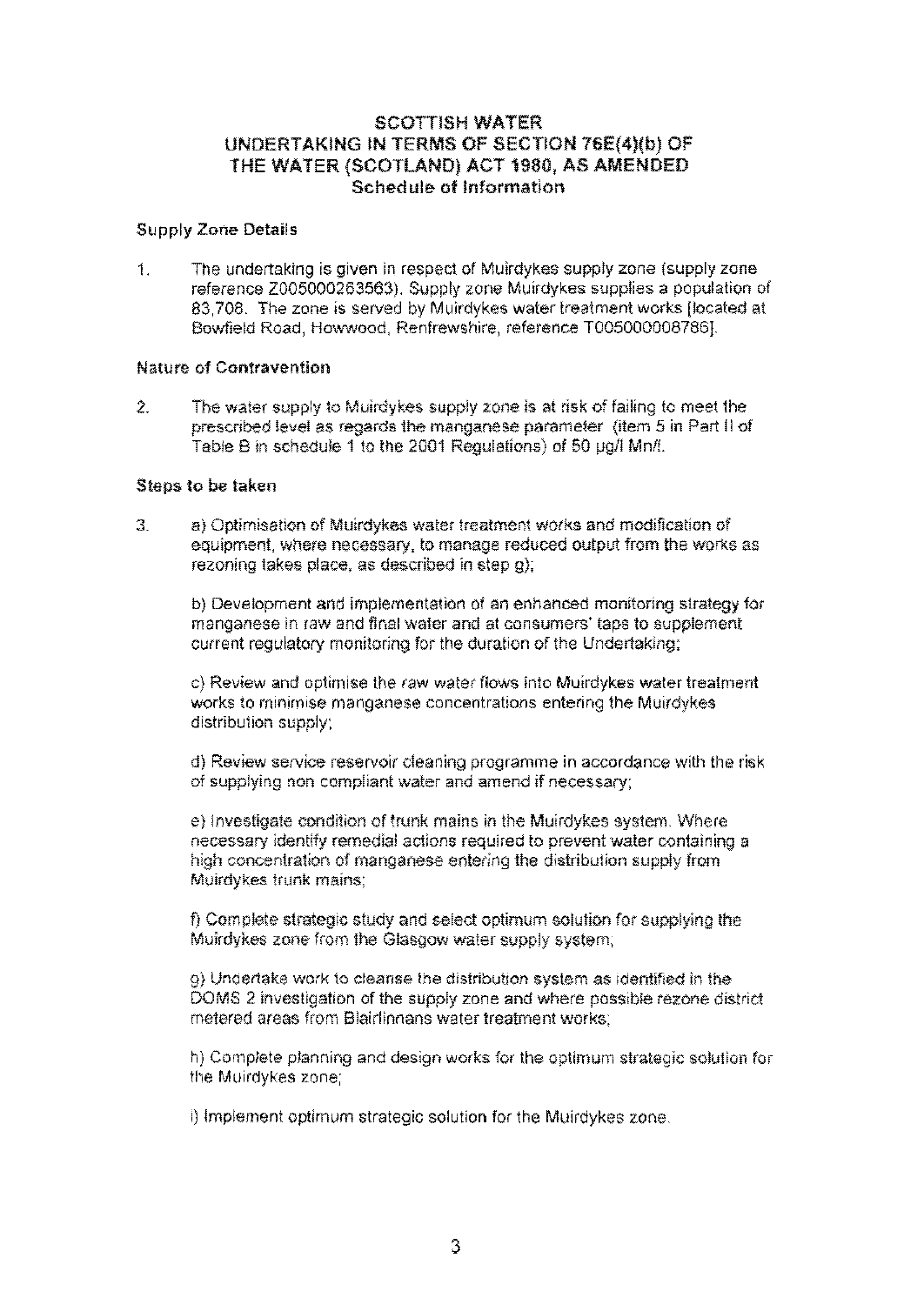## Completion Dates

4. The steps identified in paragraph 3 above shall be completed on or before <sup>31</sup>st March 2017.

The individual step completion dates are as follows:

a) Steps to ensure optimisation of the treatment works is maintained are complete b) Complete c) Steps to ensure optimisation of raw water flows is maintained are complete d) Complete e) 31" March 2012  $\overline{\text{D}}$  31<sup>st</sup> March 2012 g) 31" March 2013 h) 31" March 2015 i) 31<sup>st</sup> March 2017

## Water Quality Monitoring and Management Programme

- 5. It is proposed to monitor manganese levels in the raw and final water at the water treatment works at an enhanced frequency of 52 samples per annum.
- 6. It is proposed to monitor manganese levels in the water supply zone at the current regulatory frequency (72 samples per annum).
- 7. Scottish Water will manage the distribution system to ensure water quality is maintained in the Muirdykes supply zone in line with the DOMS procedures.
- 8. Scottish Water will undertake targeted flushing in the distribution network in response to specific water quality complaints and exceedances of regulatory standards for manganese.
- 9. All manganese events are reported to Renfrewshire Council and the NHS Greater Glasgow & Clyde Health Protection Team, in accordance with agreed event reporting processes.
- 10. After completion of the mains rehabilitation, Scottish Water will undertake Post Project Appraisal to demonstrate compliance with the standards as set out in the Water Supply (Water Quality) (Scotland) Regulations 2001.

## Progress Updates

- 11. Scottish Water will provide progress reports every six months, from the date of the Undertaking via meetings with, and in writing to, the DWQR. Each report will include:
	- manganese data for raw and final waters and consumer tap samples;
	- progress to review DOMS level 2 investigation of the water supply zone;
	- progress to design a strategy to prevent water containing a high concentration of manganese entering the supply;